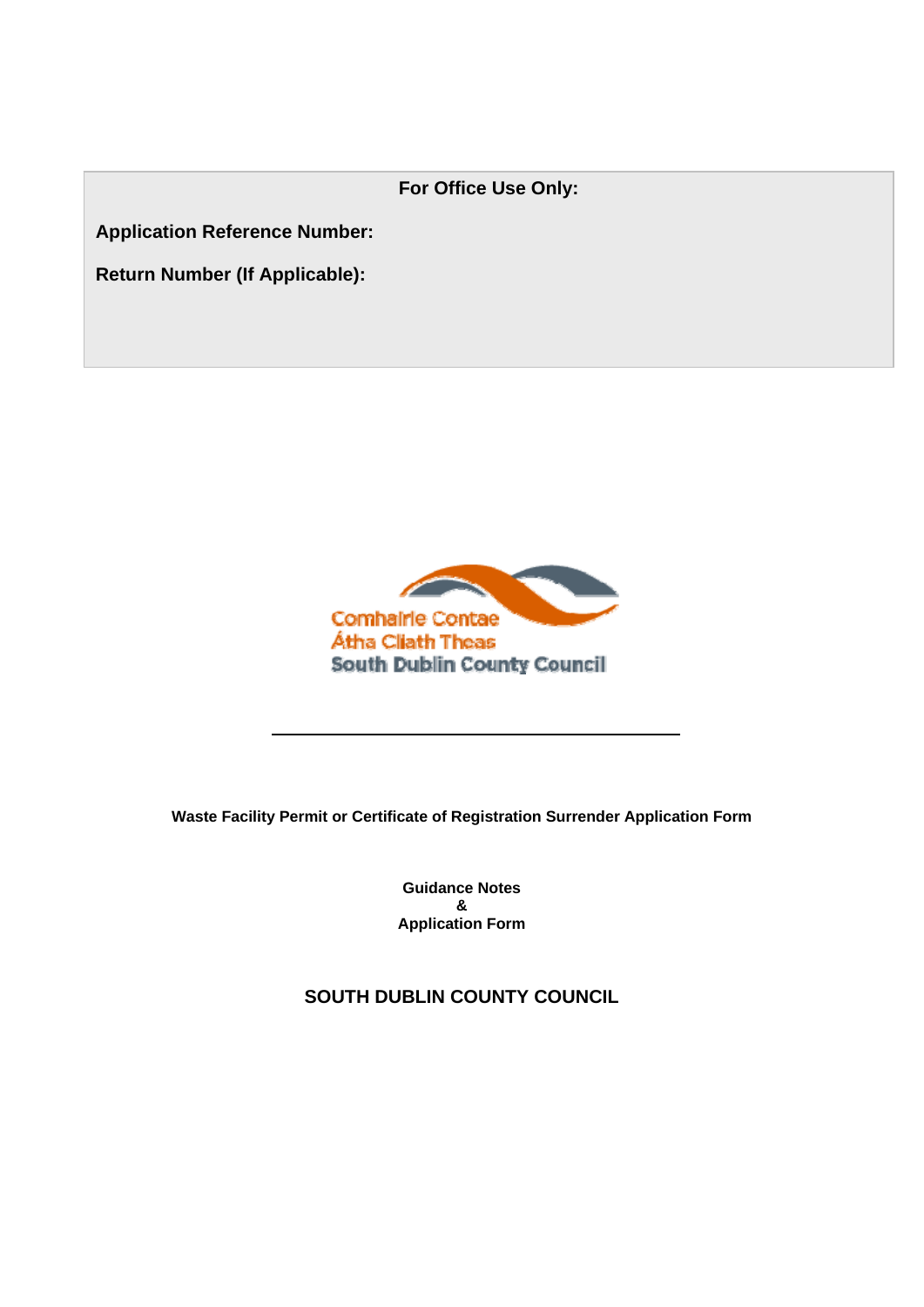#### **Introduction:**

This form is for the following purposes under the Waste Management (Facility Permit and Registration) Regulations S.I No. 821 of 2007 and the Waste Management (Facility Permit and Registration) Amendment Regulations S.I No. 86 of 2008 (hereafter referred to as the Regulations):

- (a) The making of an application for the surrender of a Waste Facility Permit;
- (b) The making of an application for the surrender of a Certificate of Registration.

The Guidance Manual and application form are available to download from the South Dublin County Council website [www.sdcc.ie](http://www.sdcc.ie/) or from [www.epa.ie/wastepermit](http://www.epa.ie/wastepermit)

#### **Guidance on the Application Form:**

- An application for the surrender of a Waste Facility Permit is made under Article 29 of the Regulations.
- An application for the surrender of a Certificate of Registration is made under Article 39 of the Regulations.
- All sections in this application form may not be relevant to every application, activity or type of applicant. However, the applicant should look carefully through the complete form and provide all relevant information. If any question is considered 'not applicable' this should be stated in full. The use of the abbreviations (e.g., N.A. or dash) should be avoided.
- Additional attachments may be included to supply any further information supporting the application. Attachments should be clearly numbered, titled and paginated and must contain the required information as set out in the application form.
- Consistent measurement units must be used throughout the application form.

## **Surrender of a Waste Facility Permit:**

A waste facility permit shall, subject to the agreement of the local authority, be surrendered by notice in writing by the permit holder to the local authority when the –

- (a) waste related activity ceases,
- (b) waste facility permit expires after 5 years (or a shorter period as specified in the permit), and no review permit has been applied for within 90 days of the expiration date,
- (c) waste facility permit is revoked under article 36 of the Regulations, or
- (d) waste facility permit is refused under articles 18 or 35 of the Regulations.

## **Surrender of a Certificate of Registration:**

An application for the surrender of a certificate of registration shall be made –

- (a) in the case of an activity carried on by or on behalf of a local authority, to the Agency, or
- (b) in the case of an activity carried on by a person other than a local authority, to a local authority in whose functional area the relevant facility is located.

A certificate of registration may be surrendered by the registration holder by notice in writing to the local authority or, as the case may be, the Agency.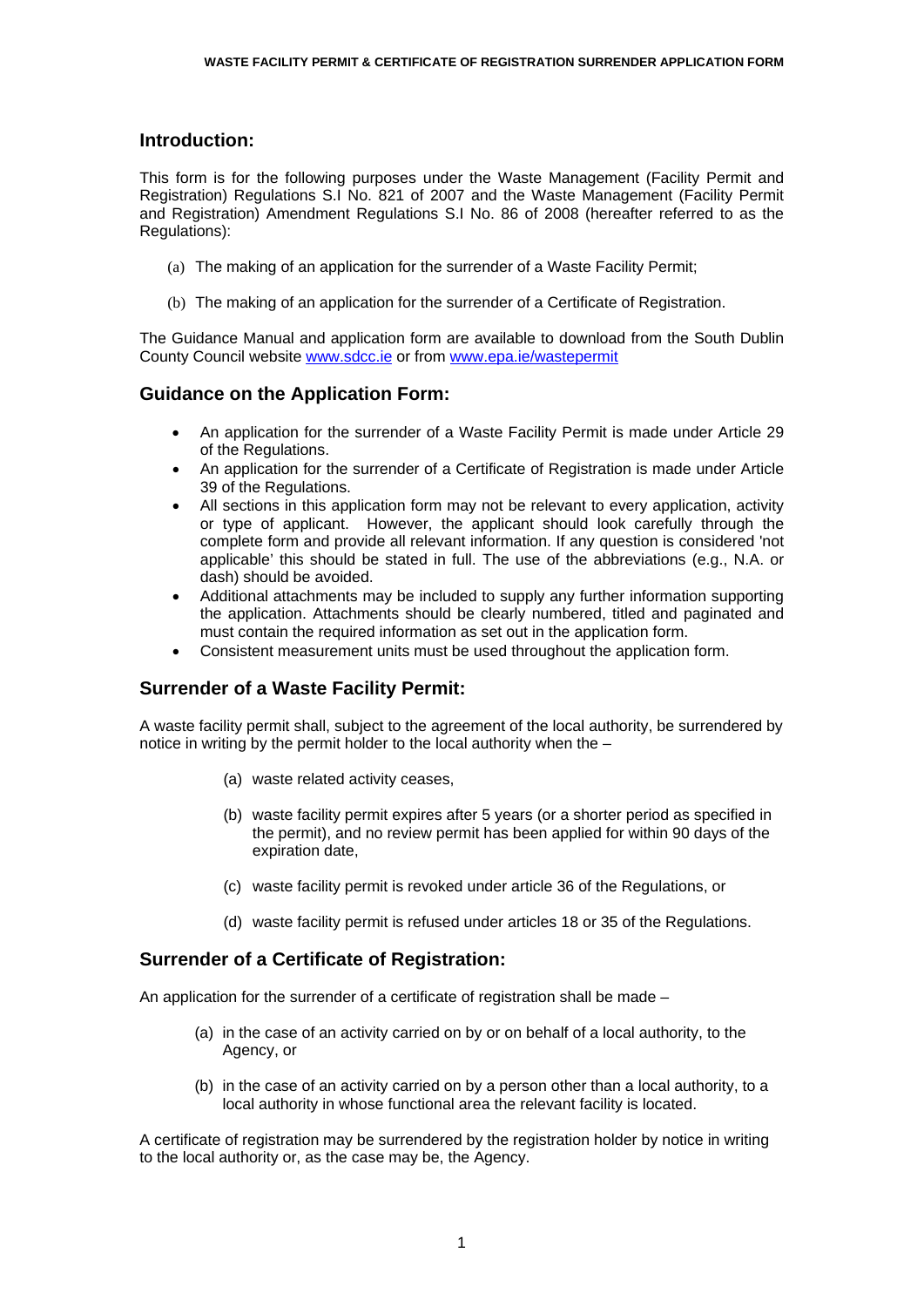- (a) at any time,
- (b) shall be surrendered by the registration holder when the waste-related activity ceases, or
- (c) shall be surrendered by the registration holder when the certificate of registration expires

## **Additional Information and Conditions:**

A local authority (or the Agency as the case may be) shall not agree to the surrender of a waste facility permit or a certificate of registration unless it is satisfied that the condition of the facility is not causing or likely to cause environmental pollution. The competent authority may require the applicant for surrender to carry out investigations as are necessary, in the reasonable opinion of the authority, to verify the condition of the facility. In this event reference should be made to the **EPA Guidance on Environmental Liability Risk Assessment, Residuals Management Plans and Financial Provision, 2006.** 

Reports detailing the results of any such investigations should be submitted with the surrender application.

A competent authority may, in agreeing to the surrender of a waste facility permit or a certificate of registration attach conditions by way of a notice in writing to the permit holder, which shall be complied with by the person surrendering the permit. These conditions may include requirements for continued monitoring or assessments of the pollution risks at the facility for a period of time.

**South Dublin County Council requires the applicant to submit 5 copies of the application form plus 5 copies of any additional documents to their offices at County Hall, Tallaght, Dublin 24.** 

## **Financial Bond or Security:**

If the permit holder who has applied to surrender their waste facility permit currently holds a bond or financial security under article 19(2) of the Regulations, the local authority may decide, as the case may be, that the financial security:

- (a) shall be maintained in place for such period as the authority may require, or
- (b) may be released to the permit holder.

The making of an application for the surrender of a waste facility permit under this article, the revocation of the waste facility permit or the cessation of the activity to which a waste facility permit relates, shall in no way affect or diminish such conditions, requirements or obligations applying to or falling on the permit holder as are specified in or arise under the waste facility permit.

#### **About these Guidance Notes:**

These guidance notes have been developed to assist applicants in the preparation of an application for the Surrender of a Waste Facility Permit or the Surrender of a Certificate of Registration. This document does not purport to be and should not be considered a legal interpretation of the provisions and requirements of the Waste Management (Facility Permit and Registration) Regulations S.I No. 821 of 2007 and the Waste Management (Facility Permit and Registration) Amendment Regulations S.I No. 86 of 2008.

While every effort has been made to ensure the accuracy of the material contained in this document, the competent authority assumes no responsibility and gives no guarantees;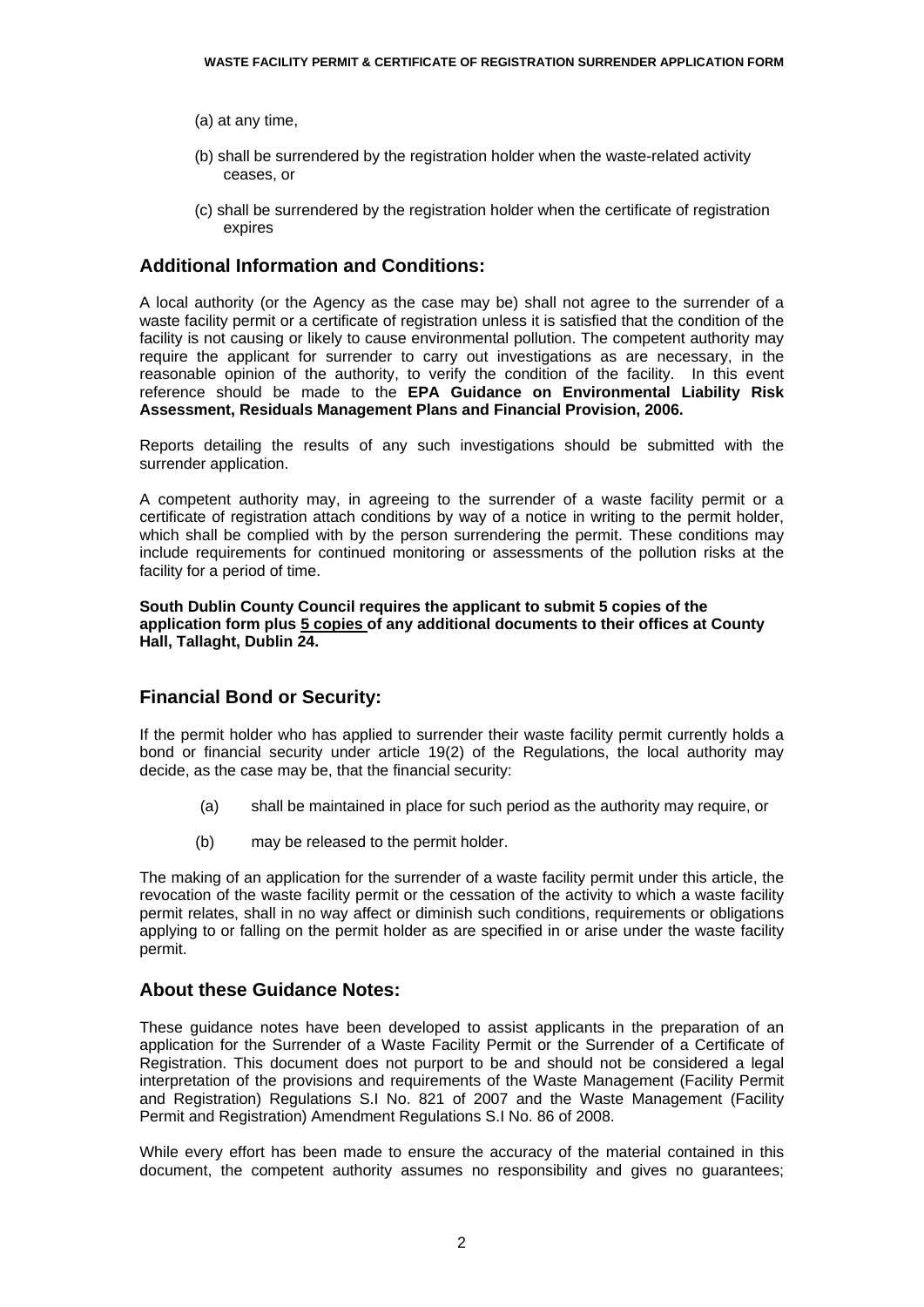undertakings and warranties concerning the accuracy, completeness or up-to-date nature of the information provided herein and does not accept any liability whatsoever arising from any errors or omissions.

If you need to contact South Dublin County Council concerning your application, please use the numbers provided in the table below.

**Senior Executive Officer South Dublin County Council Environmental Services Department, County Hall, Tallaght, Dublin 24 T: 01 4149000 [wasteregulation@sdublincoco.ie](mailto:wasteregulation@sdublincoco.ie)**

For more detailed guidance on the waste facility permit system please refer to the Waste Facility Permit manual at [www.epa.ie/wastepermit](http://www.epa.ie/wastepermit) .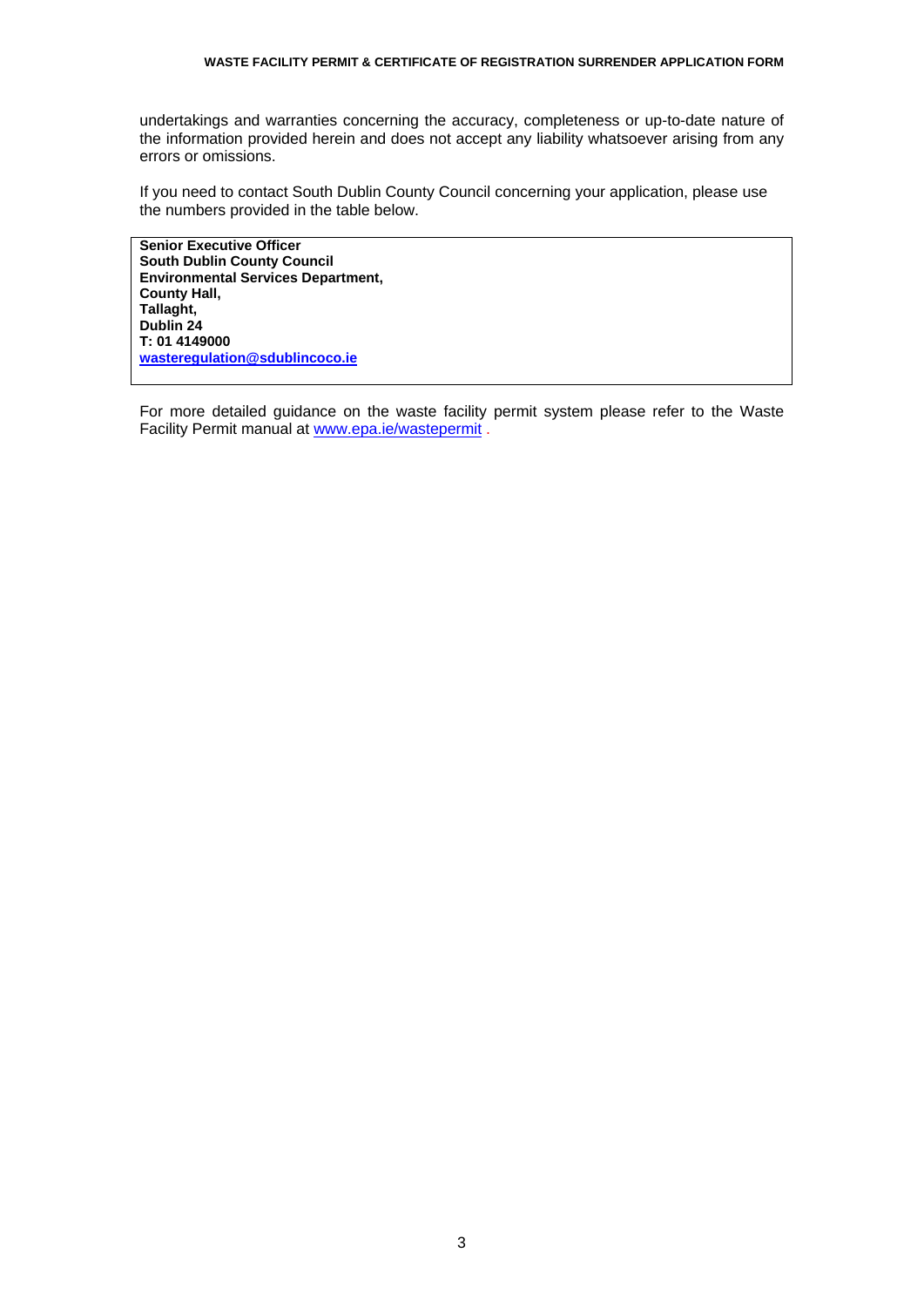## **Section A: Type of Application**

A.1 Please tick the relevant box to which this application applies.

Surrender of a Waste Facility Permit Surrender of a Certificate of Registration by a local authority Surrender of a Certificate of Registration by a private operator

## **Section B: About the Applicant**

This section relates to the applicant who is applying to surrender the waste facility permit/ or a certificate of registration.

B.1 Full name of applicant(s):

In the case of joint applicants, identify the principal applicant. If applicable.

| <b>Registration/</b> |  |
|----------------------|--|
| Permit Number:       |  |

| Name(s):  |  |
|-----------|--|
| Principal |  |
| Applicant |  |

B.2 Any Trade Name(s) the facility will be operated under.

**Trade Name:** 

#### **Section C: About the Facility**

C.1 The location or postal address of the facility to which the application relates.

| Address:  |  |
|-----------|--|
|           |  |
|           |  |
|           |  |
|           |  |
| Townland: |  |

C.2 Reason why the Waste Facility Permit/ Certificate of Registration is being surrendered

State the reason why an application for surrender of waste facility permit/ certificate of registration is being made.

| <b>REASON FOR SURRENDER</b>                                                     | <b>COMMENTS / ADDITIONAL INFORMATION</b> |
|---------------------------------------------------------------------------------|------------------------------------------|
| Waste related activity has ceased                                               |                                          |
| Waste facility permit/certificate of<br>registration has expired                |                                          |
| Waste facility permit has been revoked<br>under article 36 of the Regulations,  |                                          |
| Waste facility permit is refused under<br>articles 18 or 35 of the Regulations. |                                          |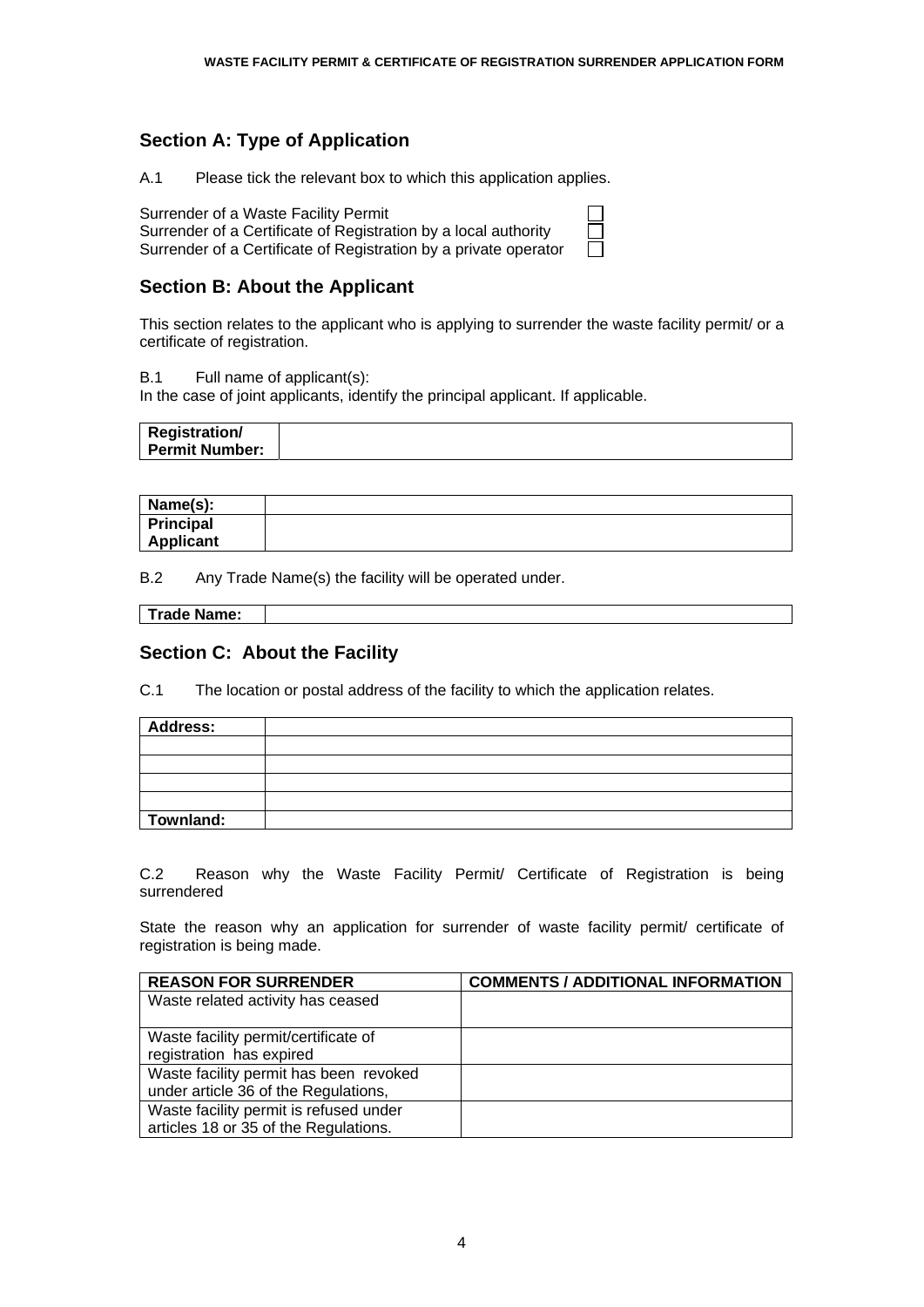C.3 Please provide a copy of the permit/ certificate of registration licence you wish to surrender.

| <b>Document</b>   |  |
|-------------------|--|
| <b>Reference:</b> |  |

## **Section D: Environmental Pollution and Liabilities**

#### **D.1 Environmental Pollution**

Provide information on any investigations that have been carried out to ascertain whether environmental pollution is likely to have been caused due to the conditions of the facility. If investigative reports OR Environmental Liability Risk Assessments have been furnished these should be attached and submitted as part of this application.

| Yes |  |
|-----|--|
| No  |  |

If yes, provide additional Information on the investigations carried out.

| <b>Document</b>   |  |
|-------------------|--|
| <b>Reference:</b> |  |

#### **Section E: Financial Bond for Waste Facility Permit Holders**

Please provide information regarding any bond or financial security that is held as part of the current waste facility permit. On surrender of the waste facility permit the local authority may decide whether the bond shall be maintained for a period of time, or whether it may be released to the permit holder.

E.1 Is a bond or financial security currently in place as required under article 19(2) of the regulations?

| Yes |  |
|-----|--|
| No  |  |

If yes provide details of the bond or financial security below, and attach a copy of your financial bond with this application.

| Document(s) |  |
|-------------|--|
| Reference:  |  |